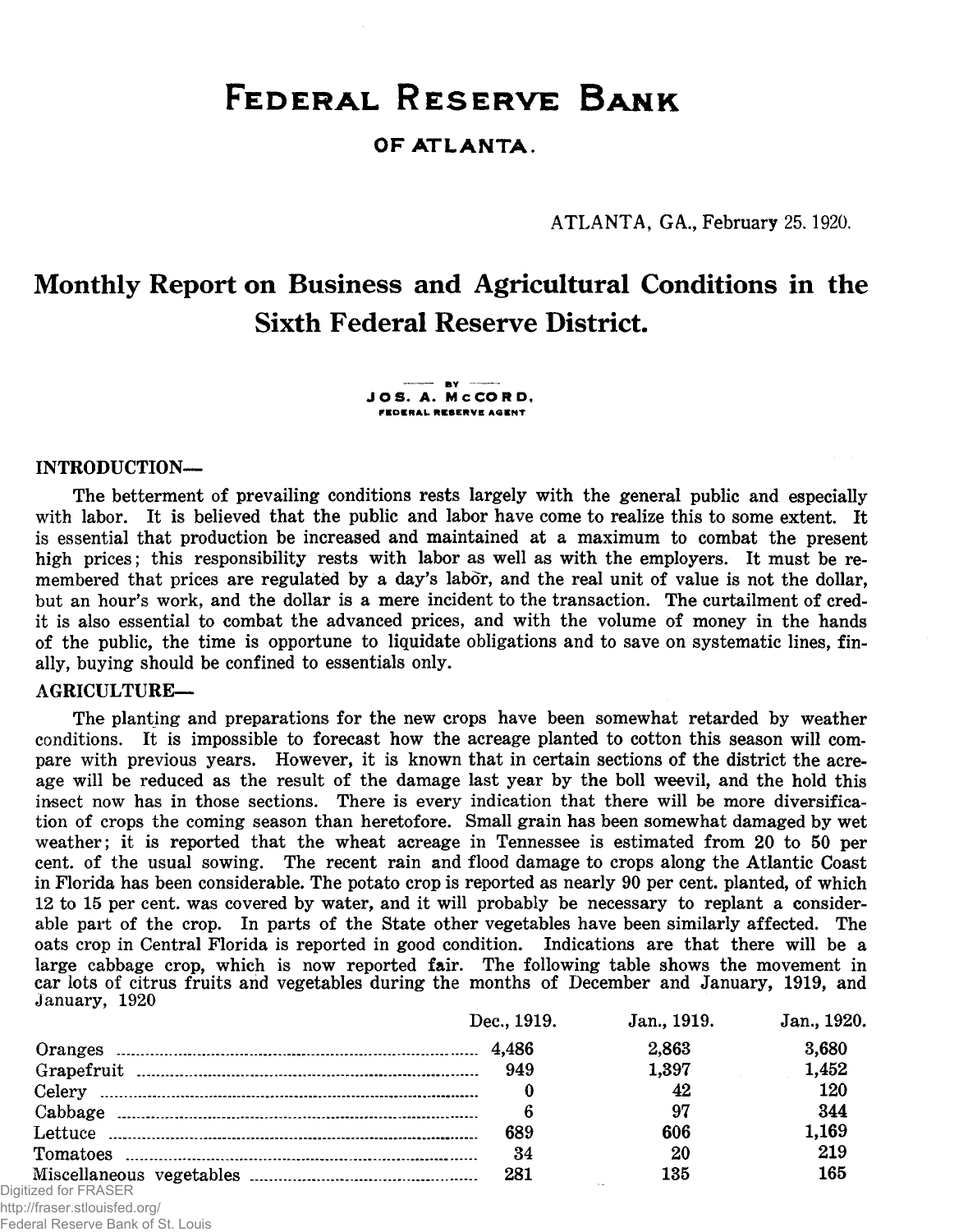Prices this season for grape fruit have been disappointing and growers have not, so far, realized the profit they anticipated. A large proportion of the crop is yet to be shipped and the<br>market annears somewhat stronger. The prices of oranges this season have been lowmarket appears somewhat stronger. The prices of oranges this season have been lower than the high prices of last season. However, they have shown a fair profit to the grower, and the market now has an upward tendency.

Cane growing in certain parts of the district is receiving more attention each year and is proving to be a profitable crop for the farmer. Indications are that the production will be increased this year with a corresponding increase of the output of syrup.

#### LIVE STOCK—

During the year Nineteen Hundred Nineteen there was an increase of farm animals throughout the District. On January 1st, 1920, the total of farm animals for Georgia was  $$201,840,000$ . as compared with  $$193,481,000$  on January 1st, 1918, and for Mississippi reports indicate an increase in valuation of approximately  $$4.250,000$ . All classes of stock, with the possible exincrease in valuation of approximately  $$4,250,000$ . ception of sheep, are receiving more attention yearly. Pure breds or high grades of all classes and breeds are increasing rapidly throughout the District. The cattle tick is being eradicated, and contagious diseases are being largely controlled. More attention is also being given to pastures and housing.

Nearly all of the States in the District have made substantial gains in the creamery industry, according to the Department of Agriculture. Mississippi now has twenty-seven creameries in operation and will soon have thirty-five. Her butter production has increased thirty per cent. and already a steady and growing market has been created for dairy products in the larger cities of the District. Tennessee made the greatest gain in the creamery development in the District during the past year, several modern plants recently having been completed. Butter production from the various creameries show from twenty-five to one hundred per cent, more butter was made last year than during any previous year. The outlook for dairying in Tennessee, according to the Department of Agriculture, is unusually bright. Alabama has also made development in the creamery industry, and there is now being erected at Eufaula a modern plant for handling the dairy products.

#### LUMBER—

The demand for lumber contiues heavy, being greatly in excess of the supply. Prices have advanced considerably since January 1st; the output continues below normal on account of the weather conditions which prevailed throughout the Southern pine belt. High prices have influenced the erection of numbers of small mills and scattered tracts of timber which is being cut very much closer than previously.

#### NAVAL STORES—

The 1919 crop has practically all been marketed and the stocks in ports are reported low. The operators are preparing for the new crop. Indications point to an increased production for Nineteen Hundred Twenty, unless hampered seriously by labor and weather conditions. Some delay is being experienced by the failure of cup manufacturers to furnish cups that have been ordered. Prices reached their highest point a few weeks ago, and it is believed that the small stocks will tend to keep prices at a high level.

#### BUILDING—

Even with the high prices of labor and of building material, the erection of business houses, manufacturing plants, apartments and dwellings continue unabated. There is still a great demand for houses both in the cities and towns, and even with the large amount of building done in the last few months, the situation does not appear to have been relieved and rents have continued to advance. Real estate conditions are very active and there is much property changing hands, usually at advanced prices.

## LABOR—

There have been no strikes of importance since the beginning of the year, and no unusual labor unrest has been reported. The labor situation in the industrial centers and in the cities has somewhat improved and there is not the demand that there was some months ago. The farm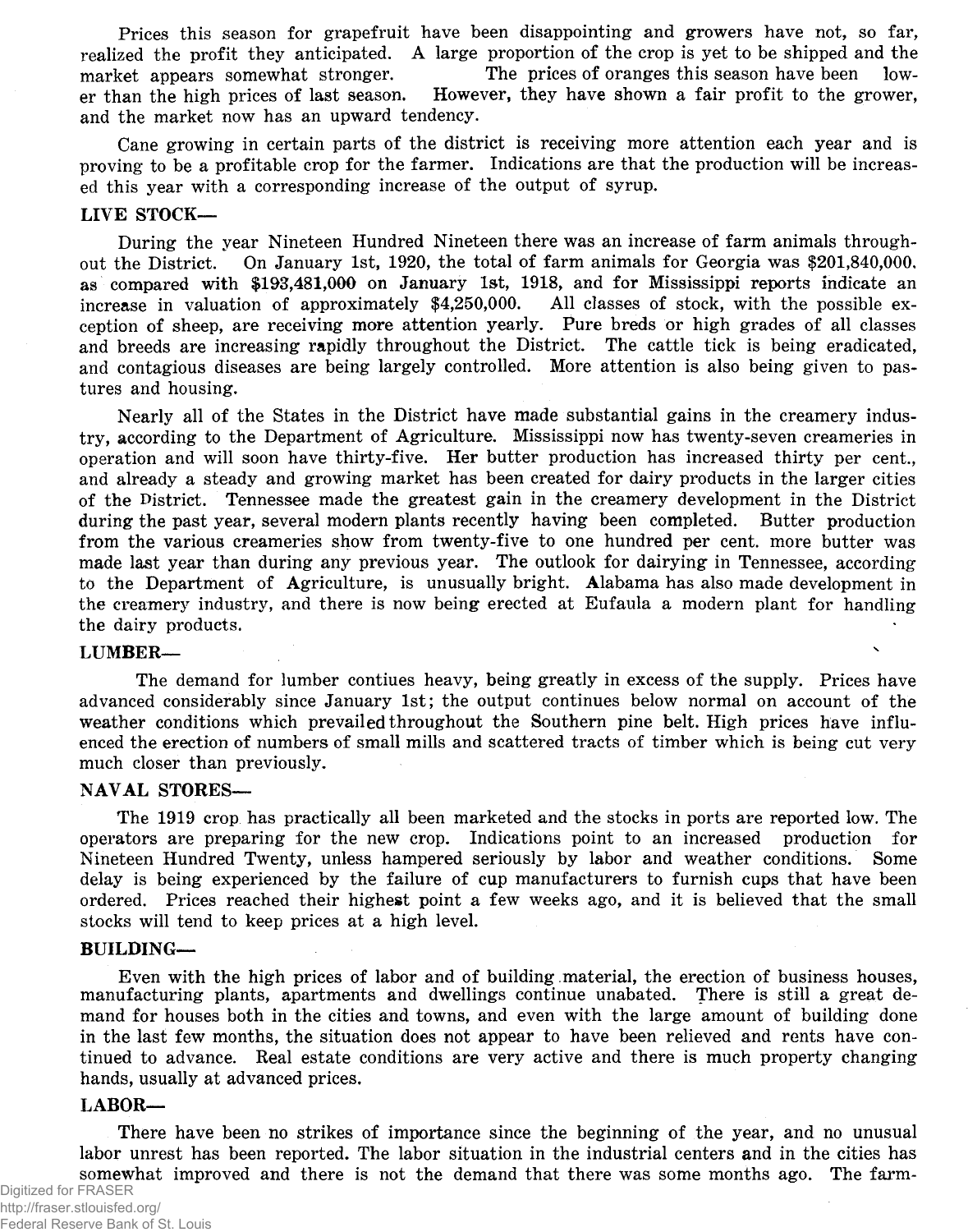er, however, is viewing the coming season with much concern over the farm labor situation. High prices paid in the cities and about industries continue to attract labor from the country. Much is being done to supplant man power on the farms with horsepower; the purchase of tractors and other farming machinery is heavy. This will not, however, entirely compensate for the lack of man power. The farmer plans for increased crops and live stock production are seriously handicapped for this reason. Naval stores industries, in common with farming, report a lack of labor. The recruiting system is being resorted to, with the result that prices for this class of labor have advanced materially.

## FINANCING—

Throughout the District bank deposits are holding up well. Many banks report that deposits continue to increase. There is an upward tendency of interest and discount rates and a prevailing disposition to restrict credit. Collections are reported as "satisfactory," "good," or "very good."

## COMMERCIAL—

Reports from the wholesale trade are somewhat varied, although, as a whole, the amount of sales greatly exceed those of a year ago, and the majority of establishments show increased volume. While there has been some decline in the prices of foodstuffs, there has been no apparent reduction in prices of dry goods and wearing apparel, but, on the contraryy, there has been a steady increase—more especially is this true with regard to hats, shoes, and clothing. Some difficulty is being experienced in getting orders filled. More caution is being used in extending credit, and generally there is a disposition not to allow bills to lap.

## COAL—

Reports from the Birmingham district and in Tennessee are to the effect that the coal production is greatly reduced by the car shortage from which there is no indication of immediate relief. There is a heavy demand for coal of all grades. However, with the continued warm weather the supply of domestic coal has been sufficient to meet the demands without any serious suffering on the part of the public. The stocks of all grades on hand are at minimum and the demand for steam, coking and gas coal is reported extraordinary.

## IRON AND STEEL—

Great activity prevails in the metal business in the Birmingham territoryy. All industrial plants are operating throughout the district to capacity. Pig iron is selling from \$40.00 to \$43.00 per ton, with no accumulating stocks in the yards. The production for January, 1920, was 205,per ton, with no accumulating stocks in the yards. 363 tons, as compared with 200,671 tons in December, 1919, or an increase of 4,691 tons. The unfilled steel tonnage of the United States Steel Corporation reported as of January 31st, 1920, amounted to 9,285,541 tons, as compared with 8,265,366 tons on December 31st, 1919, or an increase of 1,020,175 tons.

## RAILROAD SERVICE—

The car shortage is reported as acute and seriously affecting the coal operators more than any other one industry. However, the demand of lumber manufacturers for cars greatly exceeds the supply, and to some extent the car shortage extends to other industries.

## WEATHER CONDITIONS-

The temperature throughout the district has been mild, while the rainfall has been heavy. The wet weather has prevented the farmers from going forward with preparations for the coming season and has similarly affected naval stores industries.

#### BEE INDUSTRY—

Much interest is being manifested in certain sections of the district in the bee industry. Recently there was shipped within the district a car load of bees containing 200 hives. The purchaser is said to be a large bee owner, having colonies in Georgia, Florida and other southern states. Another owner is credited with 10,000 colonies of bees, and besides is the proprietor of a large manufacturing plant of bee supplies. In connection with the factory there is operated a packing department. Shipments of honey are being made in car load lots and smaller quantities.